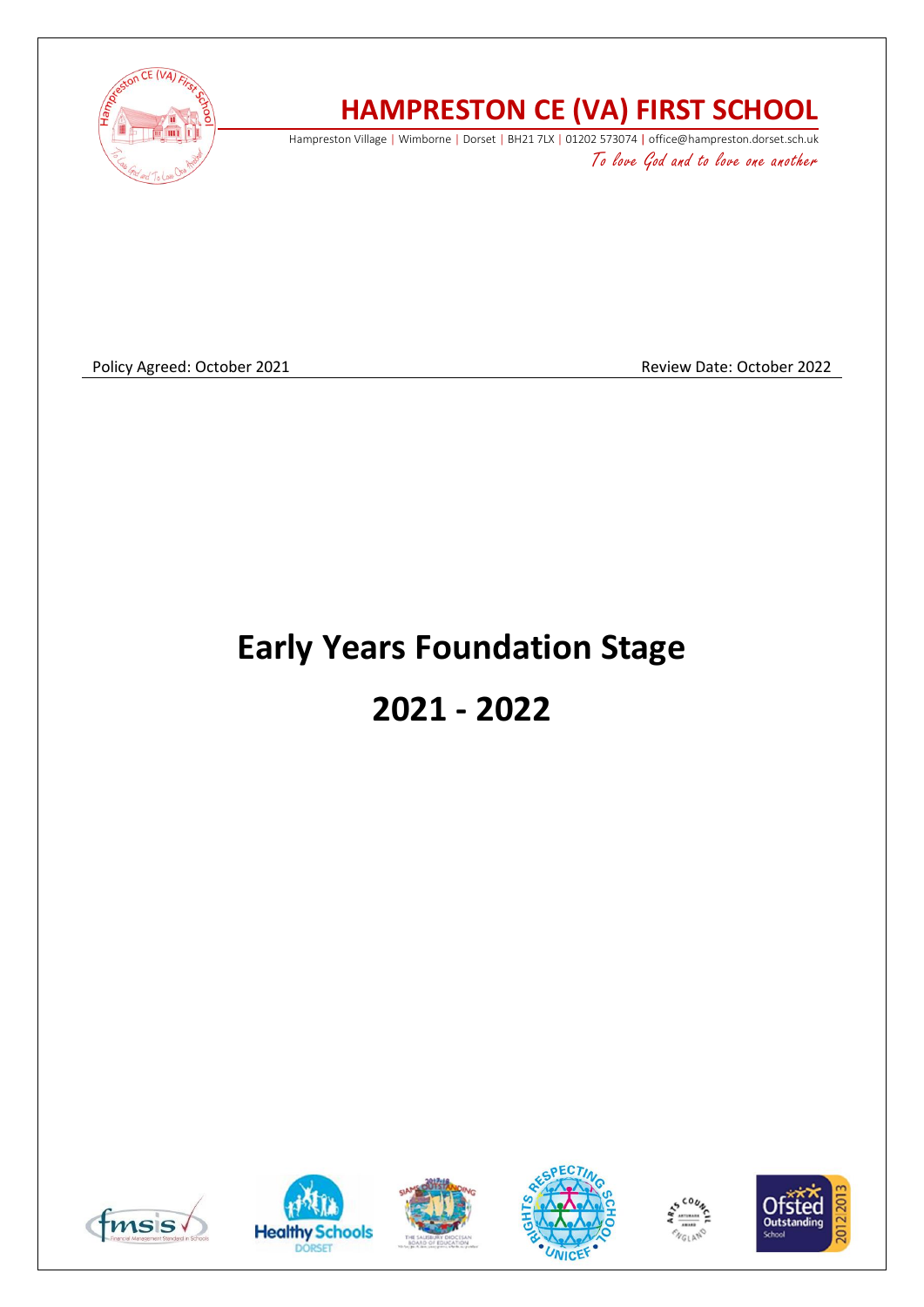#### **Contents:**

Statement of intent

- 1. Legal framework
- 2. [Roles and responsibilities](#page-3-0)
- 3. [Aims](#page-4-0)
- 4. [Learning and development](#page-5-0)
- 5. [Inclusion](#page-6-0)
- 6. [The learning environment and outdoor spaces](#page-6-1)
- 7. [Assessment](#page-7-0)
- 8. [Safeguarding and welfare](#page-7-1)
- 9. Health and safety
- 10. Staff taking medication or other substances
- 11. [Staff](#page-9-0)
- 12. [Information and records](#page-9-1)
- 13. [Parental involvement](#page-9-1)
- 14. [Transition periods](#page-10-0)
- 15. [Monitoring and review](#page-10-1)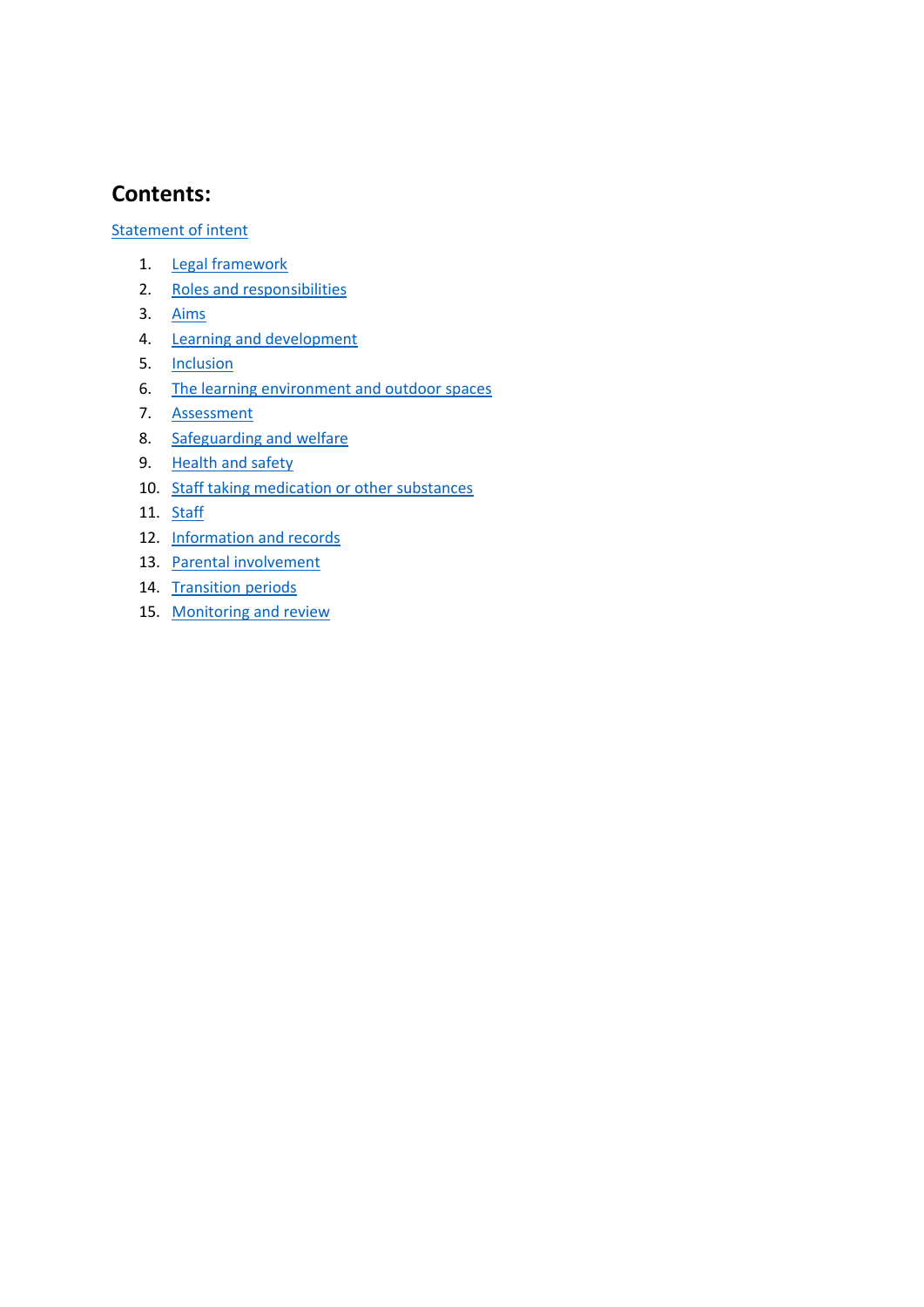#### **Statement of intent**

At Hampreston, we greatly value the importance of the early years foundation stage (EYFS) in providing a secure foundation for future learning and development.

This policy has been developed in conjunction with the relevant DfE guidance and legislation to ensure that each child has a happy and positive start to their school life in which they can build a foundation for a love of learning.

We ensure that children learn and develop well and are kept healthy and safe. We promote teaching and learning to ensure children's 'school readiness' and give children a broad range of knowledge and skills that provide the right foundation for good future progress through school and life.

We seek to provide:

- **Quality and consistency**, so that every child makes good progress and no child gets left behind.
- **A secure foundation** through learning and development opportunities which are planned around the needs and interests of each child and are assessed and reviewed regularly.
- **Partnership working** between practitioners and parents.
- **Equality of opportunity** and anti-discriminatory practice, ensuring that every child is included and supported.

Signed by:

| Headteacher        | Date: |
|--------------------|-------|
| Chair of governors | Date: |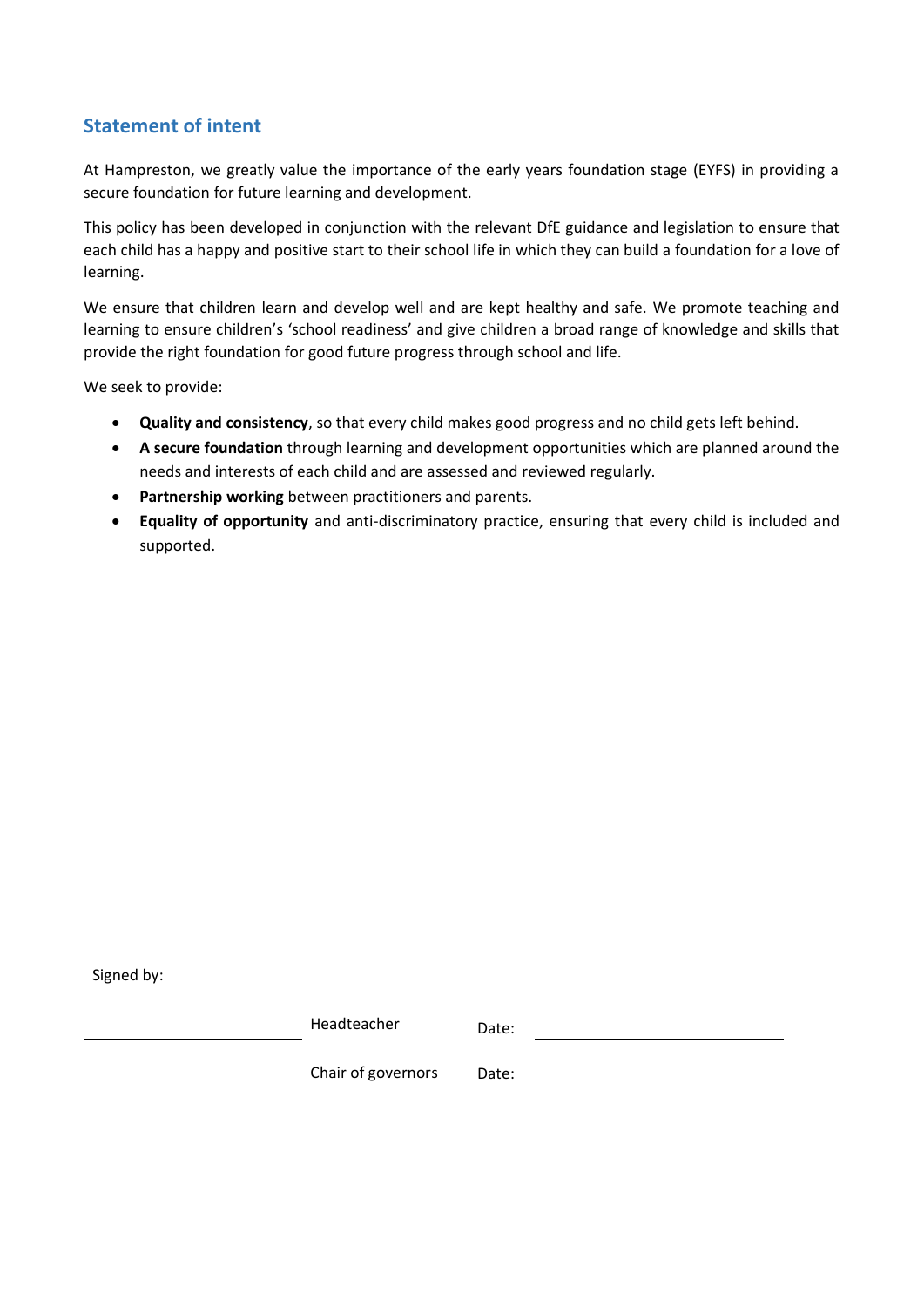#### **1.** Legal framework

- 1.1. This policy has due regard to statutory legislation, including, but not limited to, the following:
	- Childcare Act 2006
	- The Safeguarding Vulnerable Groups Act 2006
	- The GDPR
	- Data Protection Act 2018
- 1.2. This policy has due regard to statutory guidance including, but not limited to, the following:
	- DfE (2017) 'Statutory framework for the early years foundation stage'
	- DfE (2018) 'Keeping children safe in education'
	- DfE (2018) 'Working together to safeguard children'
	- DfE (2015) 'The prevent duty'
- 1.3. This policy is intended to be used in conjunction with the following school policies:
	- Child Protection and Safeguarding Policy
	- Allegations of Abuse Against Staff Policy
	- Drug and Alcohol Policy
	- Equal Opportunities Policy
	- Health and Safety Policy
	- Recruitment Policy
	- Data Protection Policy
	- Photography Policy
	- Complaints Procedures Policy

#### <span id="page-3-0"></span>**2.** Roles and responsibilities

- 2.1. The governing board has the overall responsibility for ensuring there is a policy in place to safeguard children that includes an explanation of the action to be taken when there are safeguarding concerns about a child, the use of mobile phones and cameras, and staff safeguarding training requirements. These issues are addressed in part in this policy and in further detail in the school's Child Protection and Safeguarding Policy.
- 2.2. The governing board has the overall responsibility for ensuring there is a policy in place in the event of an allegation being made against a member of staff. These issues are addressed in the school's Allegations of Abuse Against Staff Policy.
- 2.3. The governing board has the overall responsibility for the implementation of this policy.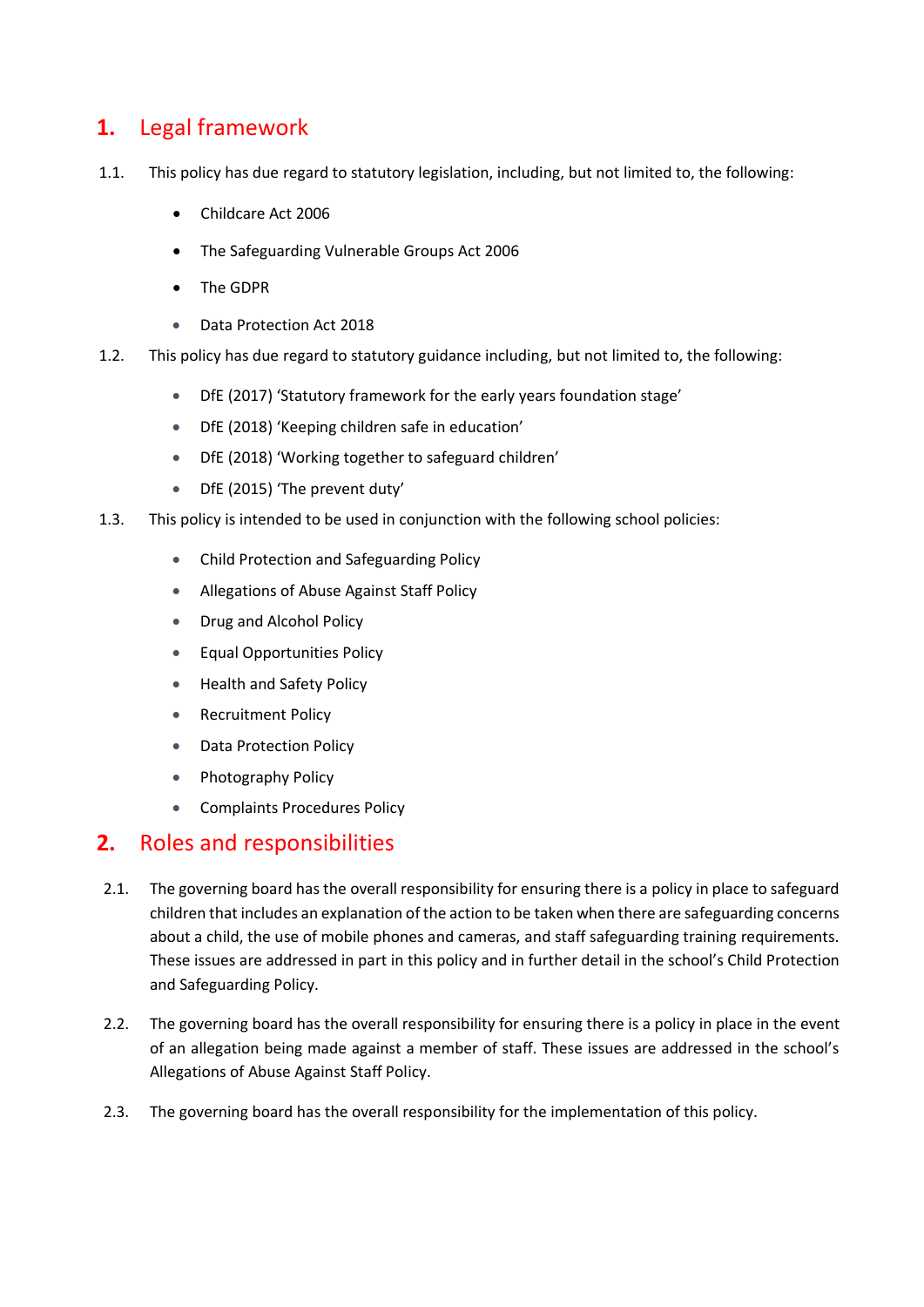- 2.4. The governing board has overall responsibility for ensuring that this policy does not discriminate on any grounds, including, but not limited to, ethnicity/national origin, culture, religion, gender, disability or sexual orientation.
- 2.5. The governing board has responsibility for handling complaints regarding this policy, as outlined in the school's Complaints Procedures Policy.
- 2.6. The EYFS lead, in conjunction with the headteacher, has responsibility for the day-to-day implementation and management of this policy.
- 2.7. Staff, including teachers, support staff and volunteers, are responsible for familiarising themselves with, and following, this policy.
- 2.8. Staff, including teachers, support staff and volunteers, are responsible for remaining alert to any issues of concern in children.

#### <span id="page-4-0"></span>**3.** Aims

- 3.1. Through the implementation of this policy, we aim to:
	- Give each child a happy and positive start to their school life in which they can establish a solid foundation for a love of learning.
	- Enable each child to develop socially, physically, intellectually and emotionally.
	- Encourage children to develop independence within a secure and friendly atmosphere.
	- Support children in building relationships through the development of social skills such as cooperation and sharing.
	- Work alongside parents to meet each child's individual needs to ensure they reach their full potential.
- 3.2. Four guiding principles shape our practice:
	- Every child is a unique child, who is constantly learning and can be resilient, capable, confident and self-assured.
	- Children learn to be strong and independent through positive relationships.
	- Children learn and develop well in enabling environments, in which their experiences respond to their individual needs and there is a strong partnership between the school and parents.
	- Children develop and learn in different ways and at different rates.
- 3.3. To put these principles into practice, the school:
	- Provides a balanced curriculum which takes children's different stages of development into account.
	- Promotes equality of opportunity and anti-discriminatory practice.
	- Works in partnership with parents.
	- Plans challenging learning experiences, based on individual needs, which are informed by observation and assessment.
	- Implements a key person approach to develop close relationships with children.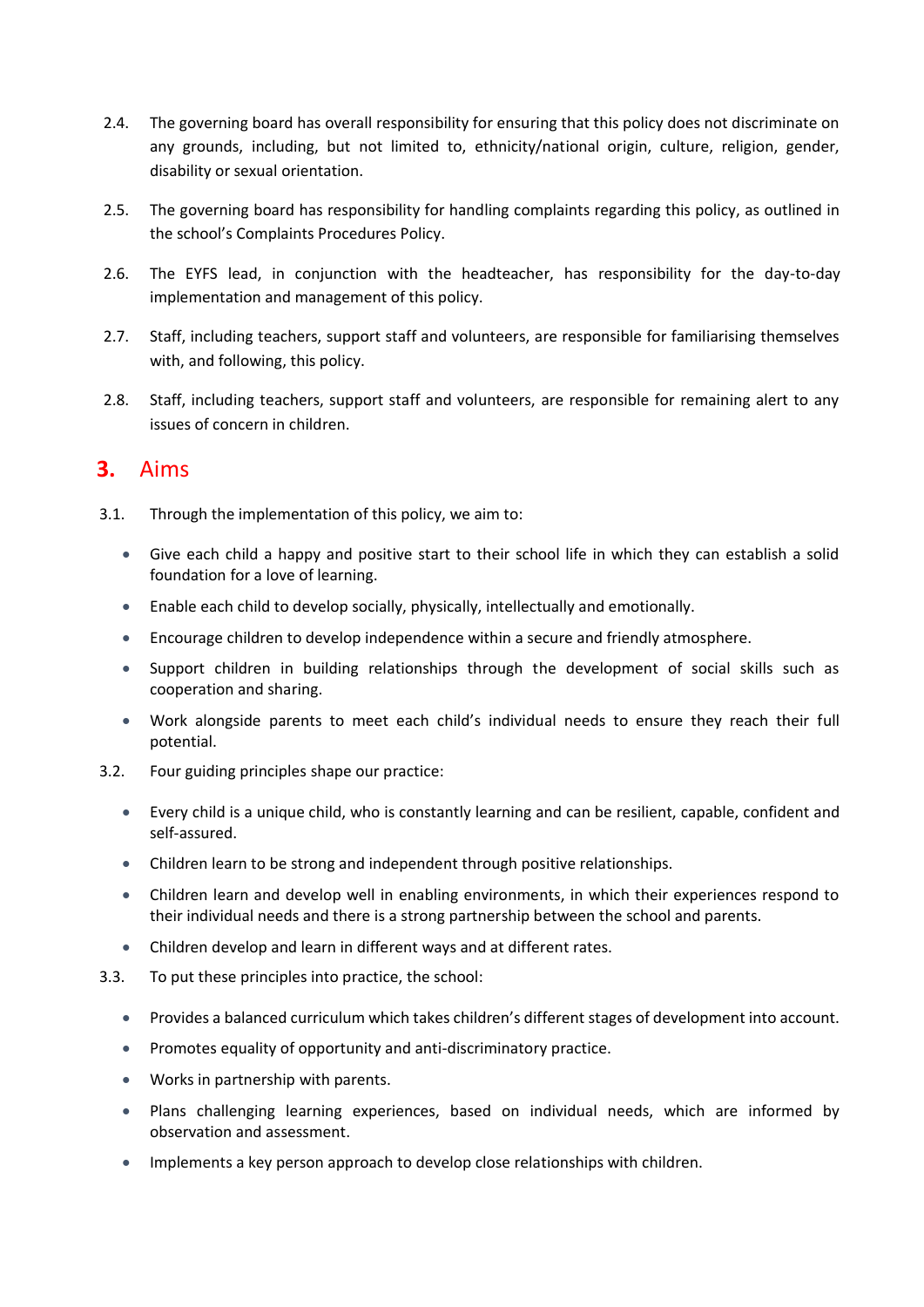• Provides a safe and secure learning environment.

#### <span id="page-5-0"></span>**4.** Learning and development

- 4.1. The EYFS curriculum is based on an observation of children's needs, interests and stages of development.
- 4.2. In partnership with parents, the school promotes the learning and development of pupils to ensure they are ready for the next stage of education.
- 4.3. There are seven areas of learning and development that must shape education programmes in EYFS settings. These are split into two sections – prime and specific; however, all the sections are interconnected and important.
- 4.4. The 'prime' areas of learning and development are:
	- Communication and language
		- o Listening and attention
		- o Understanding
		- o Speaking
	- Physical development
		- o Moving and handling
		- o Health and self-care

#### • Personal, social and emotional development

- o Self-confidence and self-awareness
- o Managing feelings and behaviour
- o Making relationships

#### 4.5. The 'specific' areas of learning and development are:

- **Literacy** 
	- o Reading
	- o Writing
- **Mathematics** 
	- o Numbers
	- o Space, shape and measure
- Understanding the world
	- o People and communities
	- o The world
	- o Technology
- Expressive arts and design
	- o Exploring and using media and materials
	- o Being imaginative
- 4.6. Activities are planned to reflect children's interests and individual circumstances in order to provide each child with a challenging and enjoyable experience.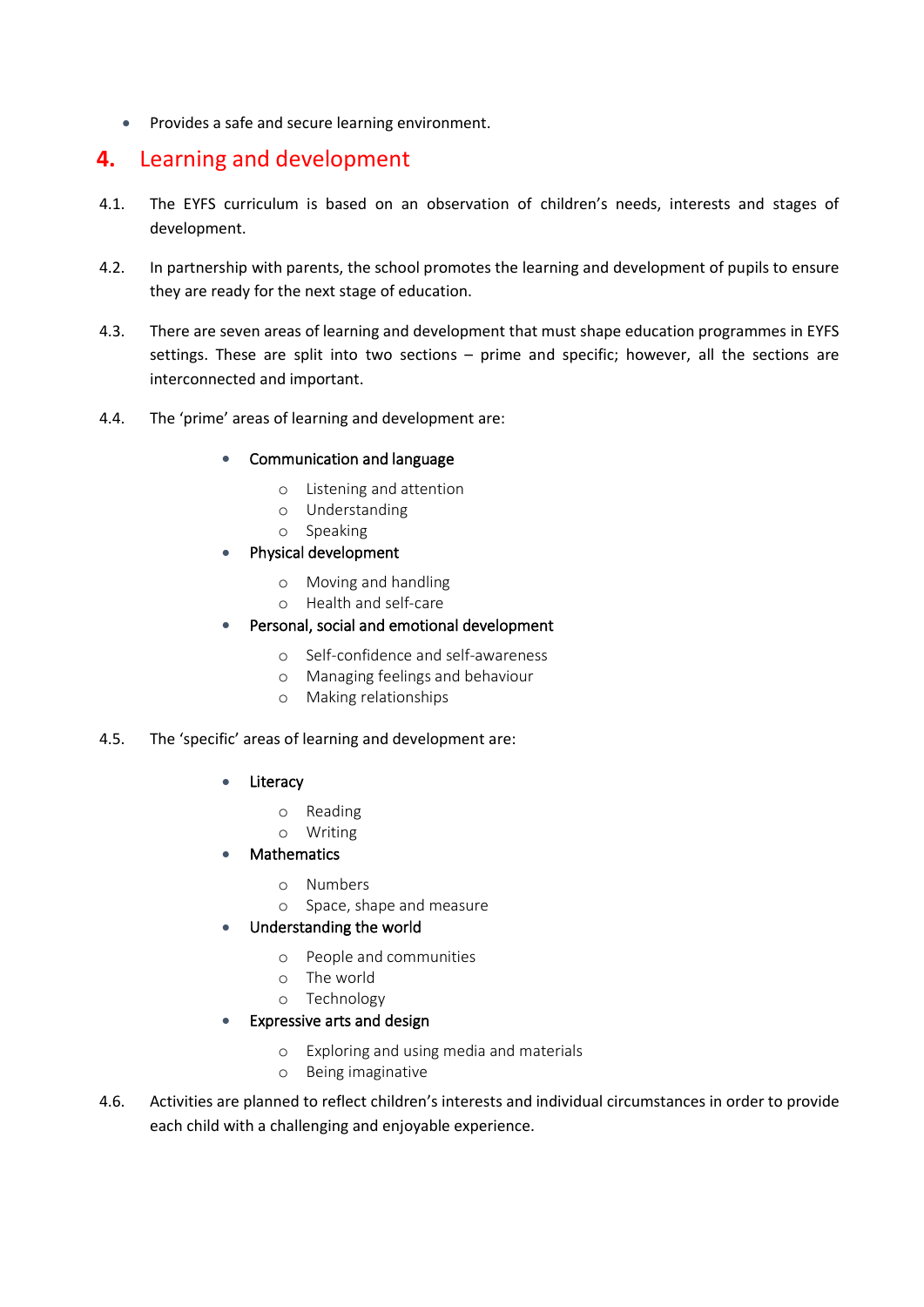- 4.7. The EYFS lead will discuss any cause for concern in a child's progress, especially in the prime areas of learning, with the child's parents. A strategy of support will be agreed upon and consideration will be taken as to whether the child may have a special educational need or disability which requires additional support.
- 4.8. The school takes reasonable steps to provide opportunities for children with EAL to use their home language in play and learning whilst also ensuring that these children have sufficient opportunities to reach a good standard of English. During assessment, if a child is found to not have a strong grasp on English, the EYFS lead will contact the child's parents to establish their home language skills to assess if there is cause for concern about a language delay.
- 4.9. Each area of learning and development will be implemented through a mix of adult-led and pupilinitiated activity.
- 4.10. The school will respond to each child's emerging needs and interests, guiding their development through friendly and positive interaction.
- 4.11. Activities are planned with regard to three characteristics of effective teaching and learning in the EYFS:
	- o Playing and exploring children investigate and experience things.
	- $\circ$  Active learning children concentrate, keep on trying if they encounter difficulties and enjoy their achievements.
	- $\circ$  Creating and thinking critically children have and develop their own ideas, make links between ideas, and develop strategies for doing things.

#### <span id="page-6-0"></span>**5.** Inclusion

- 5.1. All children are valued as individuals irrespective of their ethnicity, culture, religion, home language, background, ability or gender.
- 5.2. The EYFS curriculum is planned in order to meet the needs of the individual child and support them at their own pace.
- 5.3. The Equal Opportunities Policy ensures that the needs of all children are met, regardless of any protected characteristics they have.
- 5.4. The Special Educational Needs and Disabilities (SEND) Policy ensures all children receive the support they need and are given the best learning experience possible.
- 5.5. SEND in the EYFS setting will be monitored and managed by the school's SENCO.

#### <span id="page-6-1"></span>**6.** The learning environment and outdoor spaces

- 6.1. The classroom is organised in such a way that children can explore and learn in a safe environment.
- 6.2. Children have access to an enclosed outdoor play area, and daily outdoor activities are planned, unless circumstances, such as the weather, would make outdoor activity inappropriate and unsafe.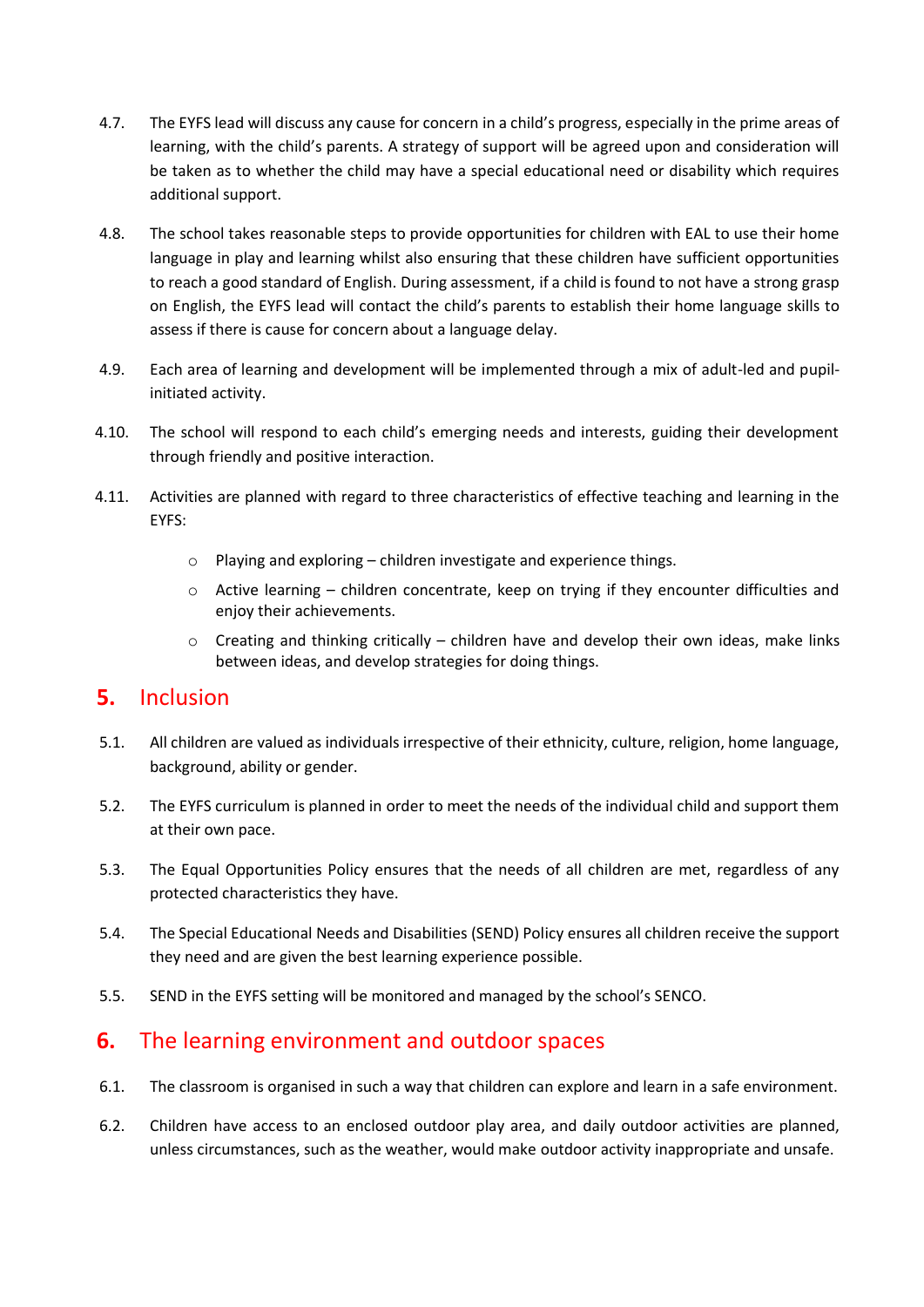6.3. There are toilet facilities available to the EYFS, and there are facilities located in the Reception class containing a supply of spare clothes.

#### <span id="page-7-0"></span>**7.** Assessment

- 7.1. Assessment plays an important part in helping the school to recognise children's progress, understand their needs, plan activities, and assess the need for support.
- 7.2. Assessment is based primarily on practitioner's knowledge of child gained primarily from observation and interaction in a range of daily activities.
- 7.3. Responsible pedagogy ensures provision enables each child to demonstrate their learning and development fully.
- 7.4. Embedded learning is identified by assessing what a child does consistently and independently in a range of everyday situations.
- 7.5. Contributions from the child, parents and other relevant adults will help to provide a holistic view of each child's learning.
- 7.6. Parents will be kept up-to-date with their child's progress and development, and the EYFS lead will address any learning and development need in partnership with parents.
- 7.7. Formative assessments are used to assess the learning and development of children in the EYFS. Staff members will observe children to understand their level of achievement, interests and learning styles. This information will then be used to shape learning experiences for each child.
- 7.8. Reasonable adjustments will be made to the assessment process for children with SEND as appropriate.

## <span id="page-7-1"></span>**8.** Safeguarding and welfare

- 8.1. All necessary steps are taken to keep the children in our care safe and well.
- 8.2. Any safeguarding or welfare issues will be dealt with in line with the Child Protection and Safeguarding Policy, and all members of staff in the EYFS are required to read this policy as part of their induction training.
- 8.3. The DSL is Mr Tim Williams.
- 8.4. The deputy DSL is Miss Nicky Humphrys and Mr Ryan McNally
- 8.5. The DSL is responsible for safeguarding children and liaising with local children's services as appropriate.
- 8.6. The deputy DSL will undertake the duties of the DSL in their absence, but overall responsibility for safeguarding will remain with the DSL.
- 8.7. The DSL and deputy DSL will undertake child protection training as required.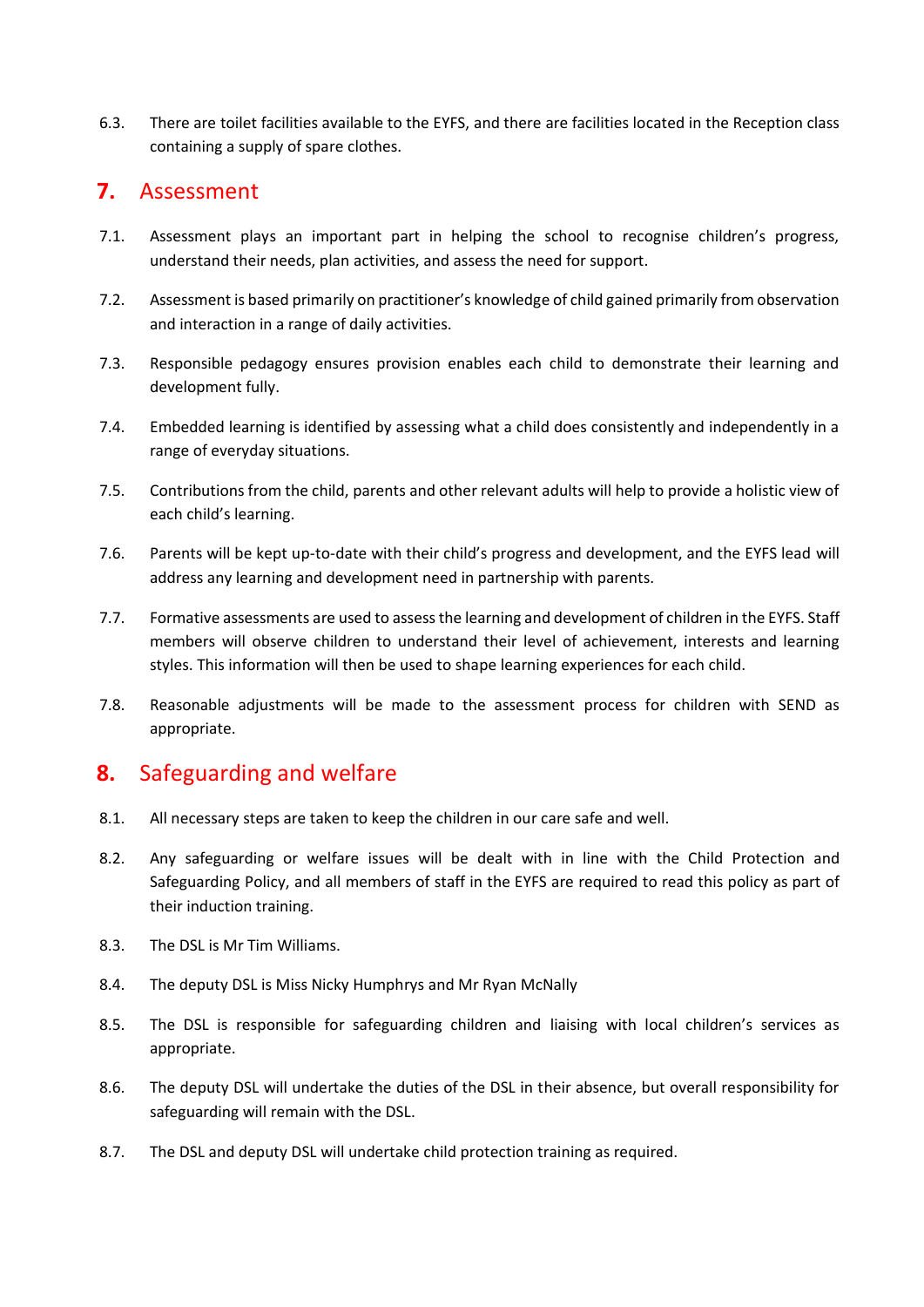8.8. Staff will receive safeguarding training that enables them to understand the safeguarding policy and procedures, have up-to-date knowledge of safeguarding issues, and recognise signs of potential abuse and neglect

#### <span id="page-8-0"></span>**9.** Health and safety

- 9.1. A first-aid box is located in the Reception classroom.
- 9.2. Only medicine prescribed to a child by a doctor, dentist, nurse or pharmacist will be administered.
- 9.3. The school's **Administering Medication Policy** outlines the procedures for administrating medicines.
- 9.4. The EYFS lead will report any accident or injury involving a child to their parents on the day it occurs, and any first-aid treatment administered to a child will also be reported to their parents.
- 9.5. Accidents and injuries will be recorded in an accident book, located in the Reception classroom.
- 9.6. The headteacher will report any serious accident, illness, injury, or death of a child whilst in the school's care to Ofsted as soon as is reasonably practicable, but within 14 days of the incident occurring. Local child protection agencies will also be notified.
- 9.7. The school has a Fire Evacuation Plan in place.
- 9.8. Any food or drink provided to children is healthy, balanced and nutritious as outlined in the **Whole-School Food Policy**.
- 9.9. The headteacher will notify Ofsted of any incidents of food poisoning affecting two or more children within 14 days of the incident.
- 9.10. Information about any dietary requirements, preferences, food allergies and any special health requirements a child has will be recorded.
- 9.11. Fresh drinking water is available at all times.
- 9.12. Smoking is not permitted on the school premises.
- 9.13. The Health and Safety Policy outlines the full health and safety policies and procedures.

#### **10.** Staff taking medication or other substances

- 10.1. The school implements a zero-tolerance approach to drugs and alcohol misuse, as outlined in the **Drug and Alcohol Policy**.
- 10.2. The use of alcohol or any other substance that may affect the ability to care for children by a member of staff will not be tolerated. If there is a reason to believe a member of staff is under the influence of alcohol or any other substance, they will not be allowed to work directly with children and further action will be taken.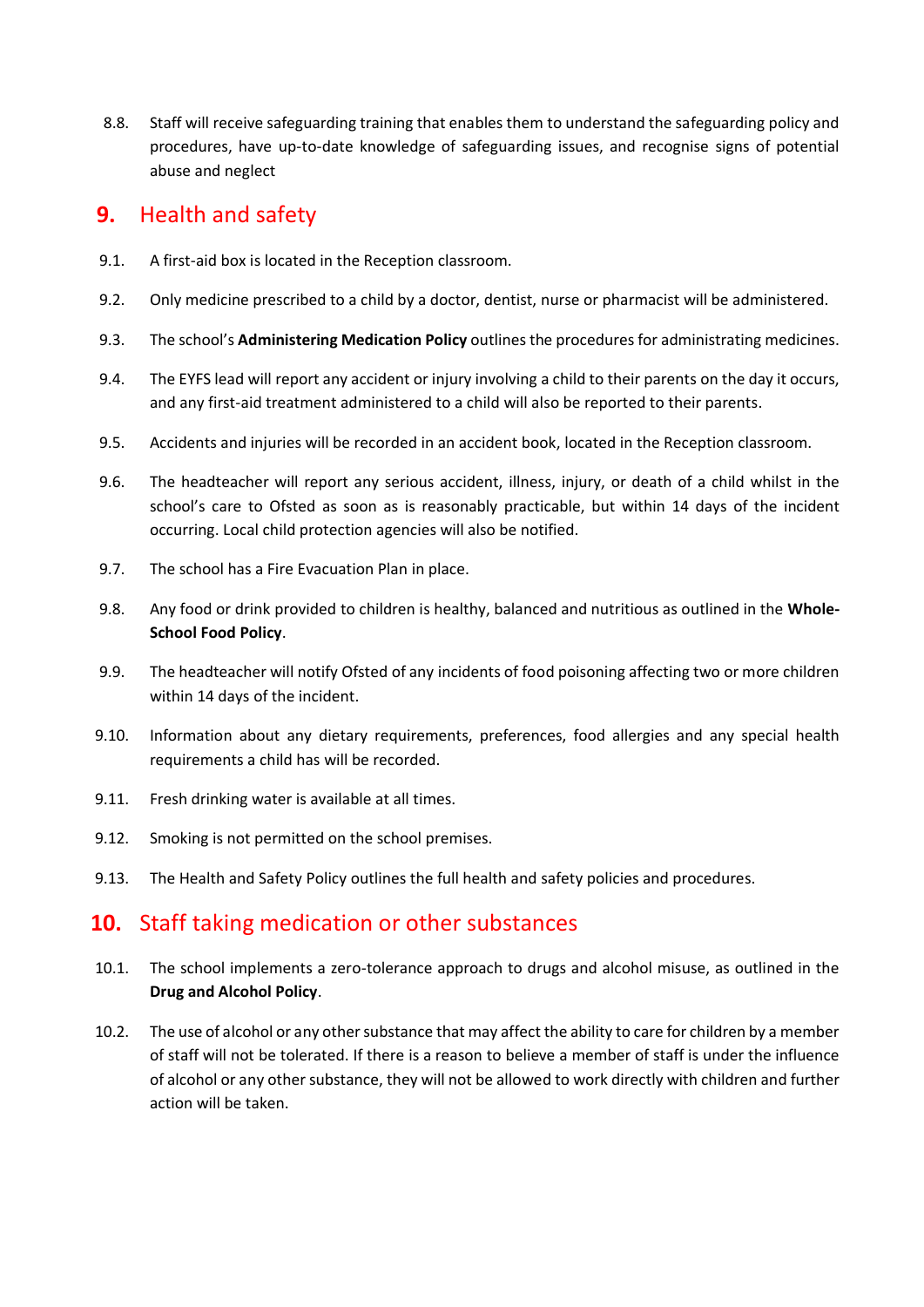- 10.3. Any member of staff taking medication which may affect their ability to care for children will seek medical advice. Staff will only be allowed to work directly with the children if it is confirmed that the medication is unlikely to impair their ability to look after children properly.
- 10.4. Any medication used by staff is securely stored in the school office.

## <span id="page-9-0"></span>**11.** Staff

- 11.1. A robust Recruitment Policy is in place, which aims to ensure that members of staff employed in the EYFS are suitable.
- 11.2. Upon employment, all EYFS staff receive induction training to ensure that they understand their roles and responsibilities, including information about emergency evacuation procedures, safeguarding, child protection and health and safety.
- 11.3. Staff will be supported to undertake the appropriate training and professional development to ensure children receive the best quality learning experience.
- 11.4. All members of staff who have contact with children and families will be supervised by the EYFS lead. The supervision will provide opportunities for staff to:
	- Discuss any issues, particularly concerning the development or wellbeing of children, including any child protection concerns.
	- Identify solutions to address issues.
- 11.5. There will be at least one member of staff on the school premises at all times (during school operating times) who has a current paediatric first-aid (PFA) certificate.
- 11.6. Any member of staff who has sole responsibility for looking after a group of children will also hold a PFA certificate.
- 11.7. All newly qualified staff with a level 2 or 3 qualification will be PFA trained.
- 11.8. The school will organise PFA training to be renewed every three years.
- 11.9. The list of staff who hold PFA certificates can be found in the school office.
- 11.10. The school provides a staffing ratio in line with the safeguarding and welfare requirements set out in the 'Statutory framework for the early years foundation stage'.
- 11.11. Only under exceptional circumstances, and where the quality of care and safety of children is maintained, will changes be made to the ratios.
- 11.12. Parents will be informed about staffing arrangements and, when relevant and practical, will be involved in staffing arrangement decisions.

#### <span id="page-9-1"></span>**12.** Parental involvement

12.1. We firmly believe that the EYFS cannot function without the enduring support of parents.